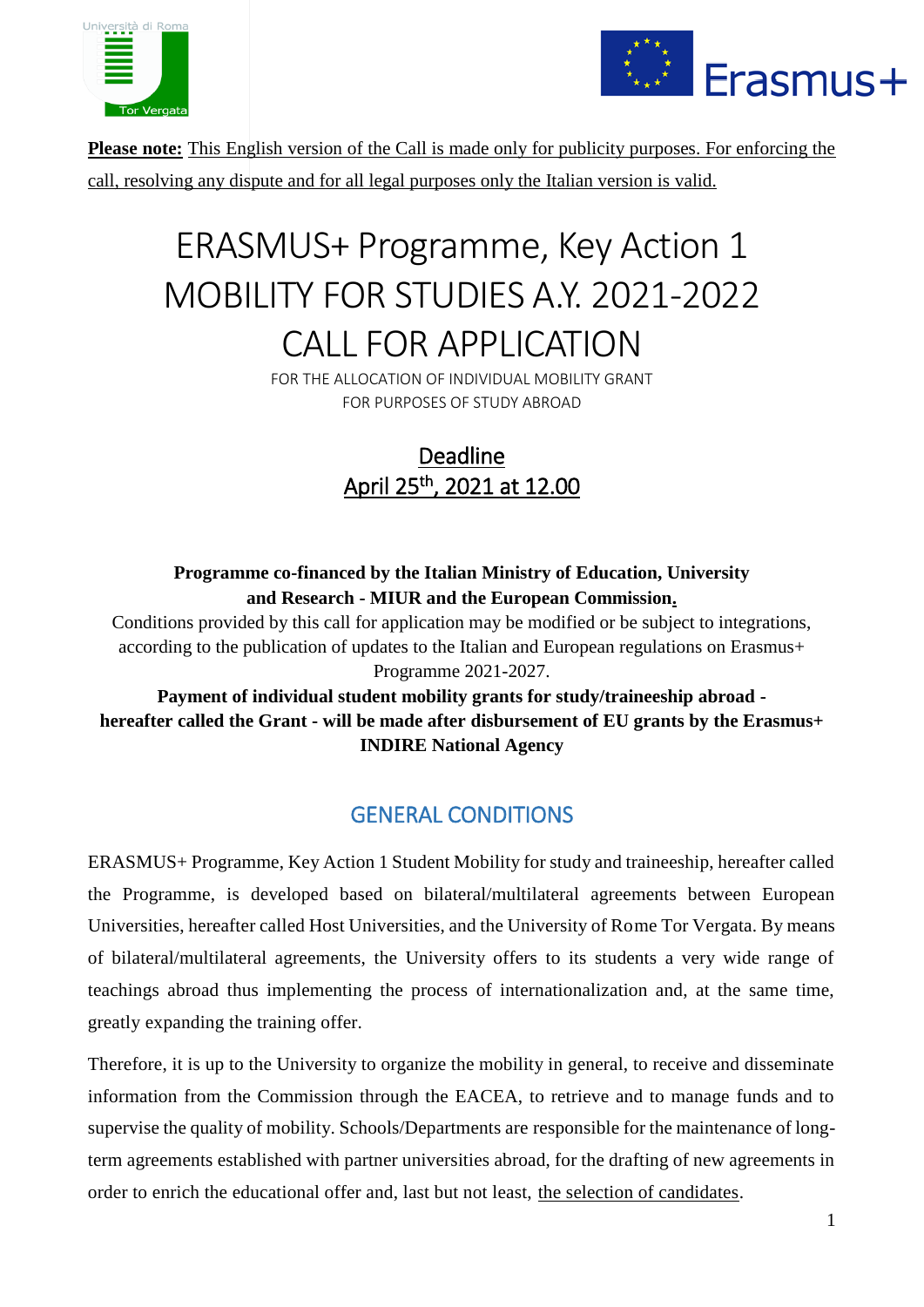



Based on what above exposed, each School/ Department indicates to the University the members of the Evaluating Commission, hereafter called *Commission,* consisting of a minimum of three members, two professors (possibly representatives of the programme) and the Erasmus administrative contact person. The Commission is named by the Rector.

After collecting submitted applications, within the deadlines, the Commission arranges to draw up the ranking list by merit, which will be published with possible terms for claims set out.

Subsequently, a meeting (it could be online for the pandemic) will be held in each School/Department to formalise the acceptance of the Grant as indicated in the ranking list of admitted candidates.

**Please note:** The failure by the candidate to show up (or by a delegated person with a signed proxy and a copy of a valid document of both the delegator and the delegate) at the meeting will be considered by law as a renunciation of participation in the Programme**.**

After the meeting, each School/Department will proceed with the definitive allocation of grants, thus communicating to the Erasmus+ Office of the University the formal acceptances of the admitted students, a list of these admitted students, specifying place and duration, and a list of admitted students in reserve (non-grantees).

After the selection and the award of the EU Programme grant, the student, **before his/her departure**, has to sign an *Agreement for Mobility* with the University, hereafter called *Agreement*. The signature of the *Agreement* will be considered a formal acceptance of the EU Programme Grant. The subject of the *Agreement* is the student mobility. Therefore, the *Agreement* will be effective from the actual mobility of the selected applicant/grantee.

Each School/Department takes care of the publication of the Attachment of the call for application of the Programme with all the information concerning the places available, applications' deadlines, specific forms, criteria of selection and evaluation and any special conditions **(check School/Department's attachments).**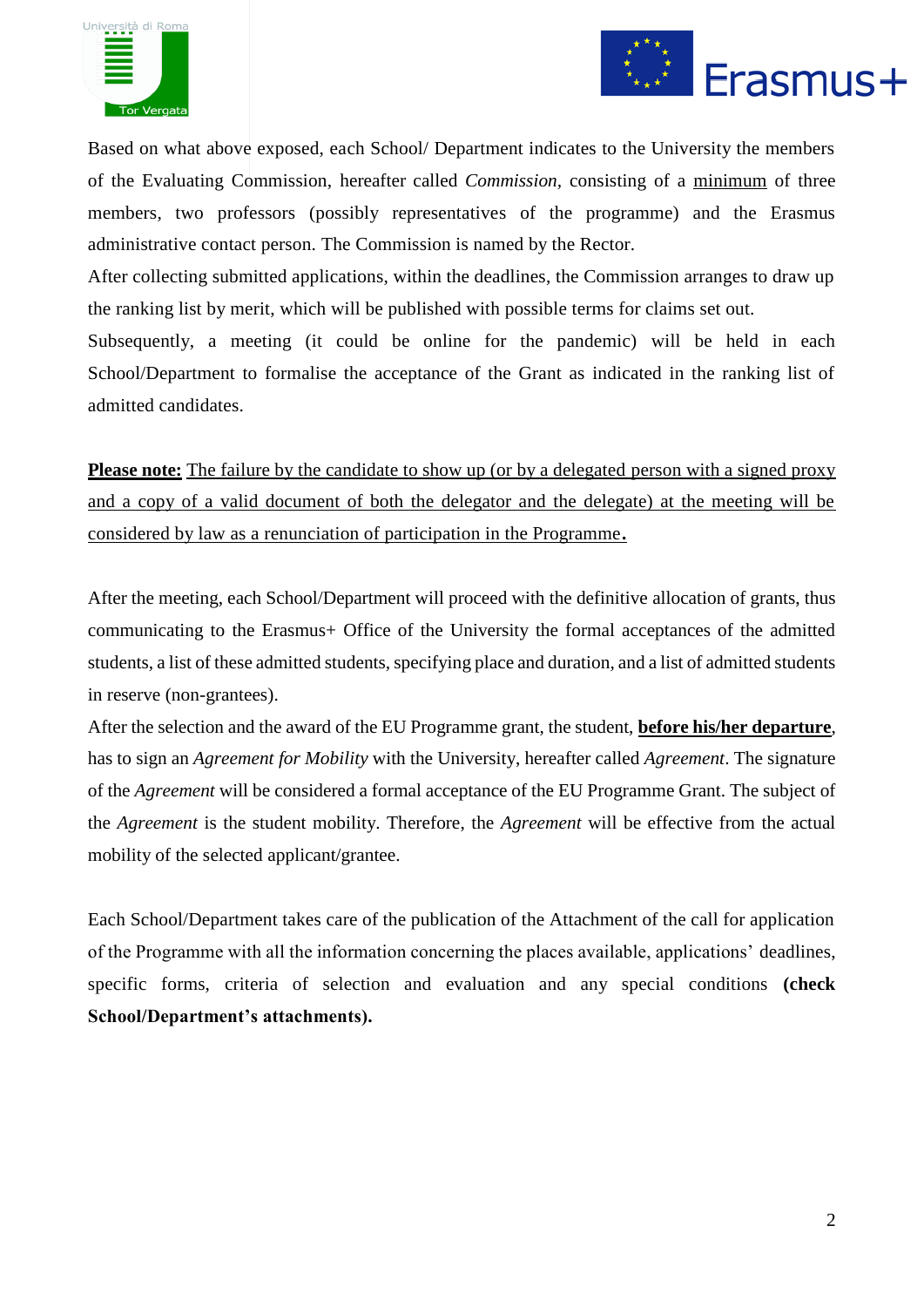



As regards didactic activities that can be taken at the Host University, the grantee will have to prepare the **Learning Agreement<sup>1</sup>** before departure as indicated by the Erasmus+ Office of each School/Department (see Attachments).

## INSTRUCTIONS FOR THE VISA

The student will have personally to get information on:

- $\checkmark$  possible regulations about the entrance in the host country by contacting in due time the competent diplomatic offices (Embassies and Consulates) in Italy;
- $\checkmark$  health care in the host country. Students have to refer to their Local Health Centre (i.e. ASL) or to diplomatic offices.

Laws and regulations on non-EU students' immigration in countries participating in the Programme are related to students' nationality: each student has the responsibility to refer to relevant diplomatic offices in due time, to collect information and obtain documents entitling them to enter and stay in the Host Country.

## INSTRUTIONS FOR ACCOMMODATION

**.** 

Host Universities generally help students find an accommodation -when possible at a fixed price- in University campuses or halls of residency. Erasmus+ Office of each School/Department is in charge of communicating to Host Universities the names of grantees per semester.

Information about Host Universities can be asked the Erasmus+ Office of each School/Department.

# ART. 1 – PARTECIPATION REQUIREMENTS

Students or graduating students in the academic year 2020-2021 who will be **regularly enrolled** in a course of study, coherent with the previous one, for the academic year 2021-2022 can apply. **Please note:** The student who has not completed the regular enrollment for the academic year 2021- 2022 before departure (for example, the student who does not pay the taxes by applying for the "cautelativa", etc.) automatically loses the right to mobility and can not benefit the Erasmus status or the community contribution.

<sup>&</sup>lt;sup>1</sup> Student's mobility always depends on acceptance by the Host University. The form "Learning Agreement" is a fundamental document for mobility that has to be approved and signed by the Home University, the Host University and the student before departure.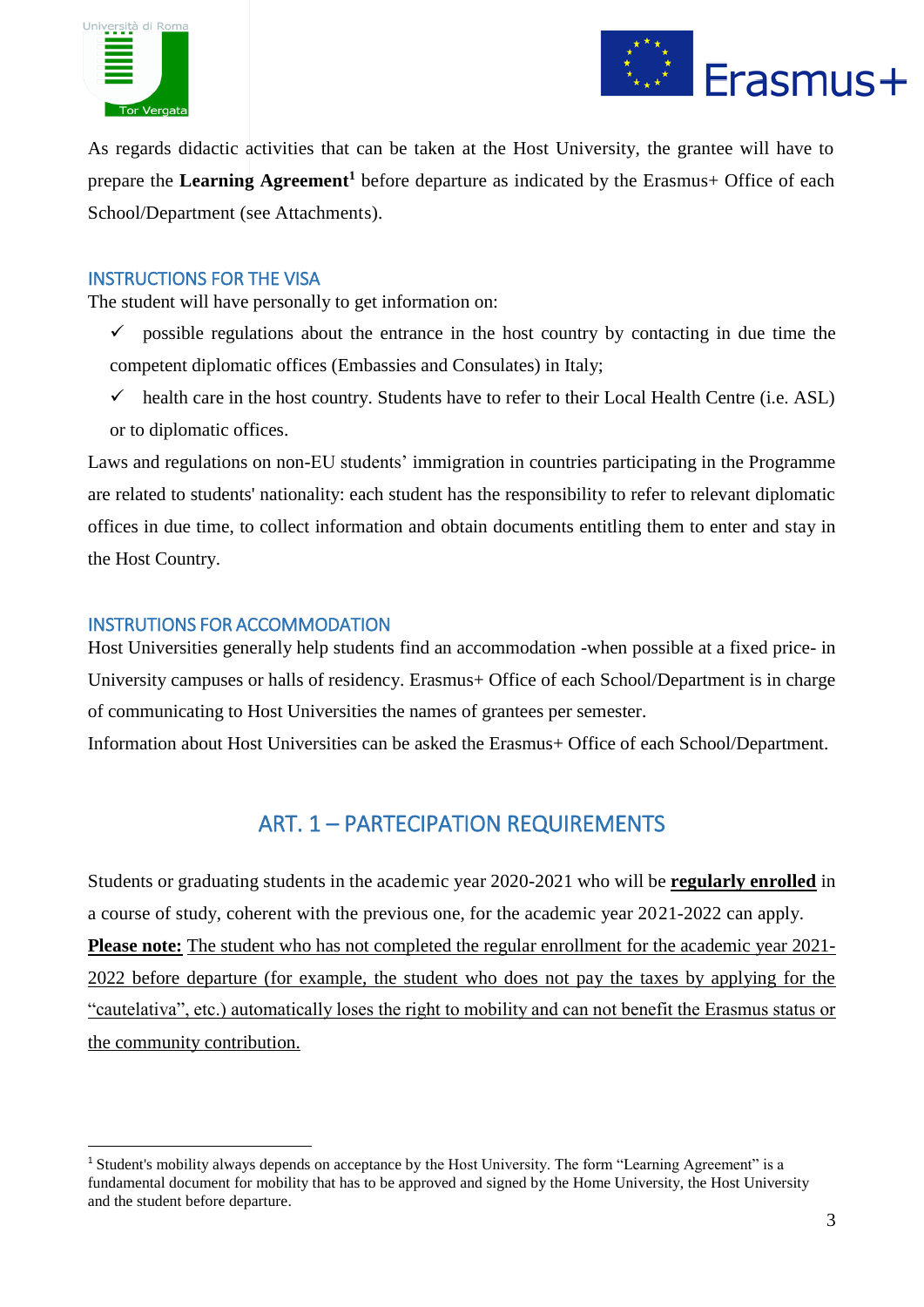



#### **To benefit of the European Community grant, the student must:**

 $\checkmark$  not benefit at the same time of a European Community grant for other programmes or from actions funded by the European Commission or from a grant under other international mobility programmes of this University and/or equivalent to those in this University;

 $\checkmark$  not have reached the maximum number of months of mobility allowed by the Erasmus+ programme in his/her cycle of studies (Erasmus+ allows different periods of mobility per cycle of study, whether it is for study or training period. A total of 12 months of mobility is allowed for each cycle of study, Bachelor's programme, Master's programme, PhD/postgraduate's programme and a total of 24 months for the one-cycle programme).

 $\checkmark$  be regularly enrolled before departure. Students leaving in the second semester (2022) must be enrolled by November 5th, 2021.

 **Please note:** Mobility towards the student's country of residence is not allowed.

#### LINGUISTIC KNOWLEDGE

It is **strongly recommended** to have a proven knowledge of the language(s) spoken in the country of destination or the language accepted by the host University as "learning language".

In fact, the Programme is developed on the basis of bilateral/multilateral agreements between the Host University and the Home University, which require a specific level of linguistic knowledge (A1, A2, B1, B2, C1, C2).

Based on these agreements, **the Host University has the right not to accept** the student -even after the allocation of the grant- if deemed unprepared on a linguistic level.

**The Agreement may provide that the level of linguistic knowledge be certified,** which means that it may require a **certification (compulsory)** issued by a qualified Institute or Body. **The agreement may provide that the level of linguistic knowledge is not necessarily certified**, which means that it may require a simple **certificate indicating** the level reached (A1, A2, B1, B2, C1, C2) issued by a qualified Institute or Body.

**For what concerns the language requirements for the selection of candidates, please refer to the attachments of each School.**

# **Erasmus European Universities Project – YUFE –** *Delibera del Senato Accademico del 19/01/2021.*

Students already selected for the first semester by the Evaluation Commission of the YUFE Consortium, based on the criteria established by the Alliance, will be able to enjoy a semester abroad at one of the consortium universities.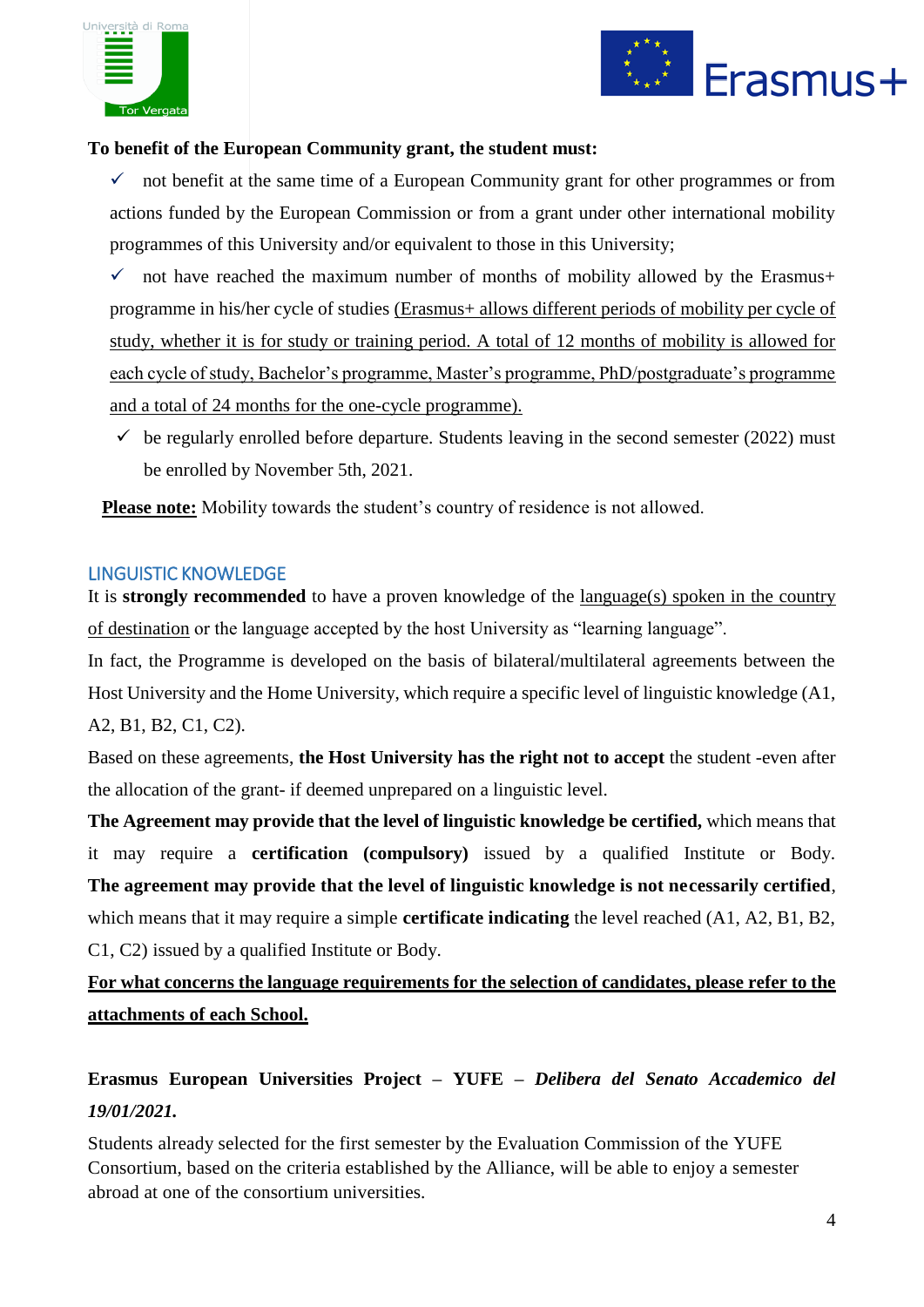



# Art. 2 – SUBMISSION OF APPLICATIONS

Submission of applications will occur online only, by filling out the form available at the following link: [http://mobint.uniroma2.it/erasmus/candidatura/Default.aspx.](http://mobint.uniroma2.it/erasmus/candidatura/Default.aspx) The submission form will be available on line starting from the issue of the Rector's Decree. **The deadline** for submitting the form is on **April 25th, 2021 at 12.00 o'clock.**

**Please note:** The candidate is entirely responsible for filling out the application form. At the expiry of the call, applications that do not result "Validated" (completed and closed) online will be considered void, as well as applications containing incorrect or untrue data.

# Art. 3 – MOBILITY

Students will be able to undertake mixed mobility (Blended), a period of Virtual mobility integrated with a period of mobility abroad. Virtual mobility alone will not be allowed and must in any case precede or follow a period of study abroad of at least 2 months (60 days).

If one of the following situations occurs, the student **will not be entitled to EU grants**:

- $\checkmark$  the student or graduating student will be not enrolled in the University of Rome Tor Vergata in a session of the academic year 2020/2021 and he/she is not enrolled or graduating in the academic year 2021/2022;
- $\checkmark$  the student has not completed the registration (not paid the fees) for the a. y. 2021-2022 before departure;
- $\checkmark$  the Host University does not authorise activities provided for in the student's Learning Agreement;
- $\checkmark$  the student is not in order with other public administrations which he/she is related with for study reasons (i.e. Disco Lazio).

# **Grants are available for a duration of 2 to 12 months (not less than 60 days).**

**Student mobility is always subject to acceptance by the host university.**

**Due to the pandemic, some Partner Universities may not accept students for the first semester.**

For mobility periods of less than 12 months, students may ask the School/Department an **extension** of the mobility period within the same academic year and at the same location but without **additional**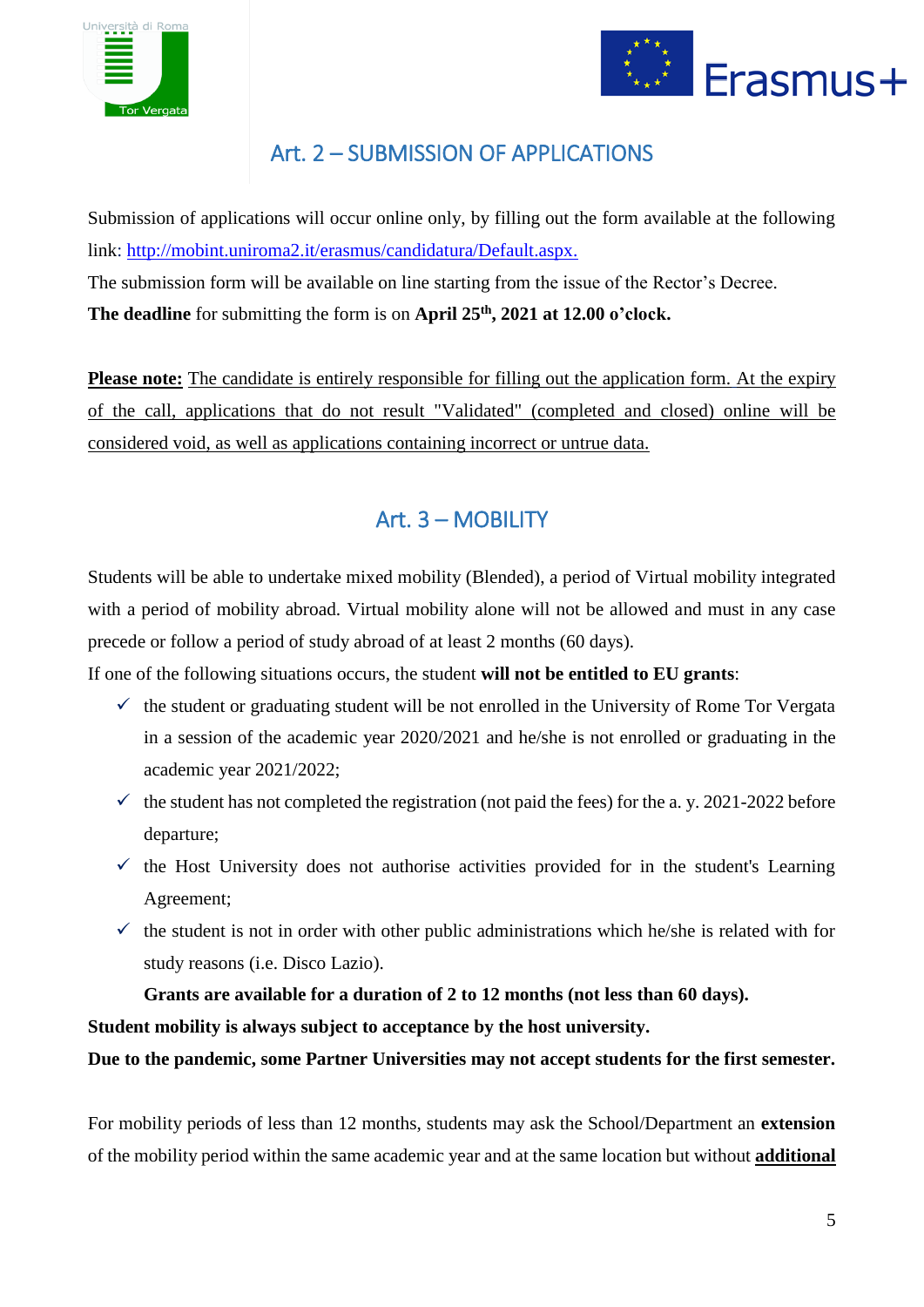



**grant**. The request should be formally submitted to the School/Department of Home University, which can accept it or reject it if the extension's reasons are not properly justified.

The University Erasmus+ Office - once the contract is modified and documents for the additional study period are submitted- can add a supplement for the extension of the mobility period if there will be an amount available at the moment of the final reporting.

# **Before departing**, the student has to:

- $\checkmark$  sign the ACCEPTANCE OF THE SCHOLARSHIP;
- $\checkmark$  sign the LEARNING AGREEMENT (see attachments).
- $\checkmark$  sign the MOBILITY AGREEMENT;
- $\checkmark$  sign the CODE OF CONDUCT of students during mobility periods;
- $\checkmark$  sign the DECLARATION OF ASSUMPTION OF RISK AND EXEMPTION OF LIABILITY;

## **After returning from the mobility period**

The student will have to submit the following documents to the Erasmus+ Central Office of the University of Rome Tor Vergata within 15 days after returning from mobility (and no later than October 10, 2021):

- ✓ *Original copy of Confirmation Letter* or *Learning Agreement* issued by the Host University containing exact dates of arrival and departure;
- $\checkmark$  *Original copy of the transcript of Records* issued by the Host University (when possible);
- ✓ *"Participant Record"* to fill out online on the website indicated via email by the EACEA;

To submit a request for the recognition of the mobility period in the framework of the Programme by the home School/Department and/or Study Course, it is necessary to have an **authorization** by the Erasmus+ Office of the University. The Office will issue that authorization when the administrative position of the student is regularised.

## **The mobility period shall end anyway before September 30th, 2022.**

**N.B. The exemption from enrollment fees at the foreign university will be guaranteed to the students, while they will be required to pay enrollment fees at the University of Rome "Tor Vergata".**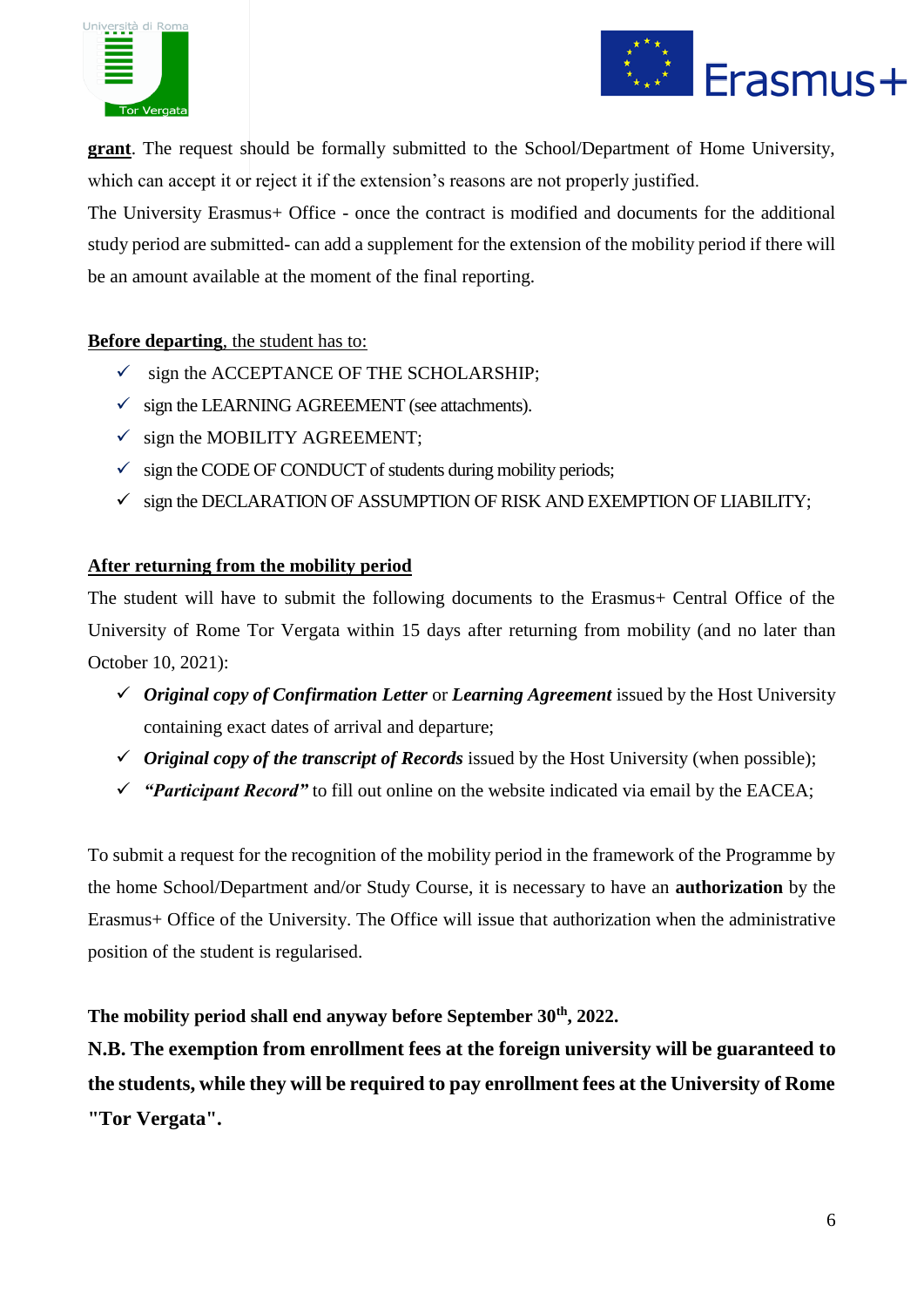



# EARNING A MINIMUM NUMBER OF CREDITS FROM THE HOST UNIVERSITY

As indicated by the European Commission, the University requires that the student participating in the Programme earns a minimum number of credits (ECTS) at the Host University provided for one year by the current didactic programme. The student spending a year abroad should earn at least 24 credits; the student spending a semester abroad should earn at least 12 credits; the student spending three months abroad should earn at least 6 credits.

## **Please note:** For each month the students must have acquired at least 2 CFU.

If this is not achieved, the University will not pay to the student the EU grant and will request the student to return any fund already paid. The Programme Board of the School/Department can evaluate special cases-like mobility for graduation thesis- upon written request by the student. Grantees enrolled in PhD courses are not required to earn credits.

The equivalent scores of the exams taken abroad are determined on the basis of the independent assessment of each "Corso di Studio" according to the provisions of the "*Delibera del Senato Accademico*" of 07/26/2016 concerning the "*Riconoscimento a pacchetto*" of CFU earned abroad.

N.B. If the "Corso di Studio" does not recognize and does not convert into CFU the activity carried out abroad by the student, indicated in the Learning Agreement and certified in the Transcript of Records, the student will lose all right to funding and will be required to return any unduly received amount.

In the event of exam failure, the exam taken abroad by the student will not be able to produce recognizable CFUs at this University and it cannot be considered in order to pay the European contribution.

In the framework of the Programme, curricular **traineeships** are certified through a *Traineeship Certificate* issued by the Host University. After authorization by the Council of the "Corso di Studio", a traineeship can allow (when provided) the recognition of the work experience abroad as part of the student's training course and the achievement of Credits (ETCS) as well as the mentioning of the traineeship experience in the Diploma Supplement.

# Art. 4 –THE MOBILITY GRANT

The financial contribution for the period of mobility is provided through funds allocated by the Erasmus + National Agency and the Ministry of Education, University and Research. The contribution consists of the following items: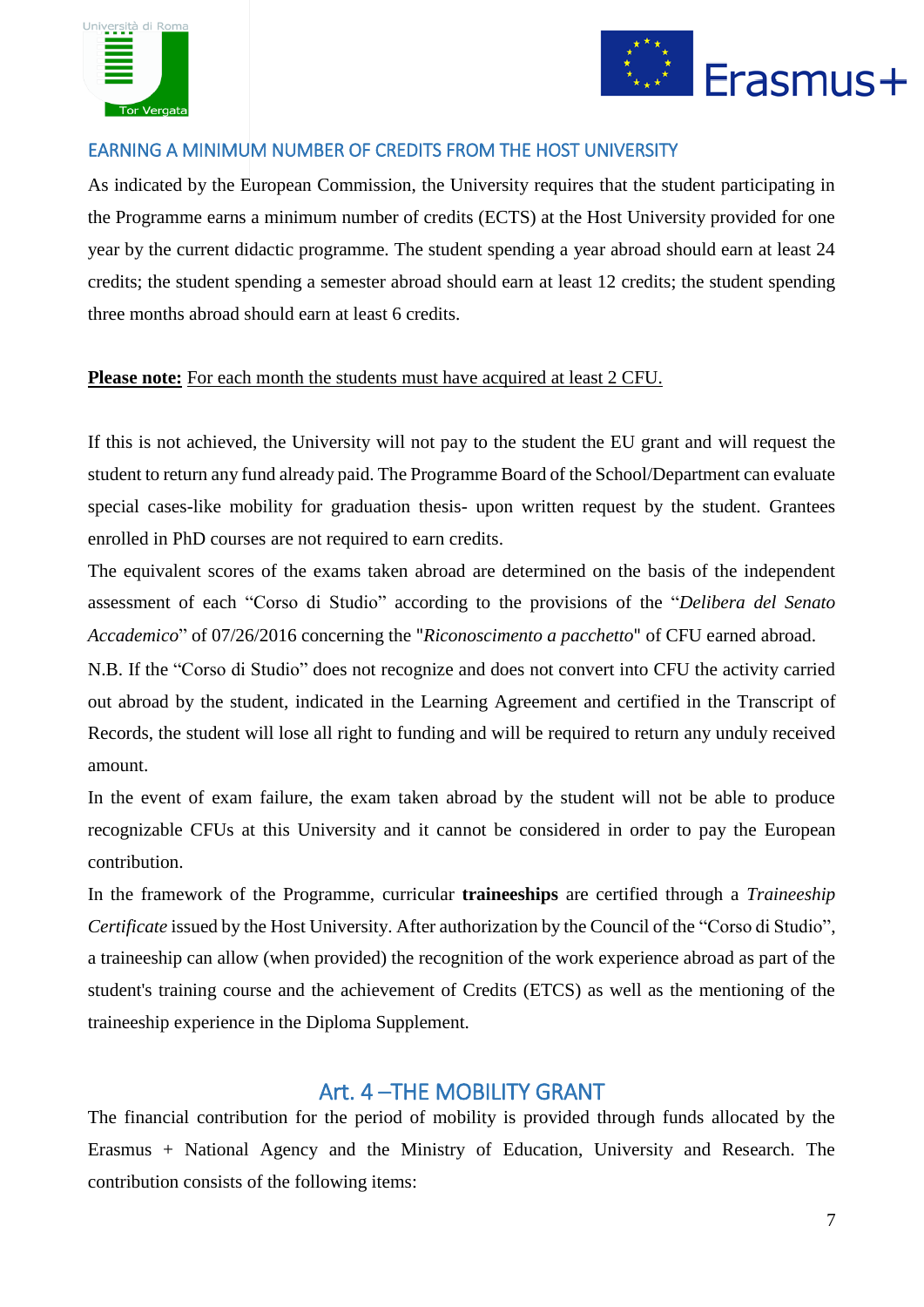



## **A. Erasmus Scholarship**

The guidelines of the Erasmus  $+ 2021-2027$  Programme do not yet report the precise monthly amount of the scholarship since this competence has been delegated to the National States. The contribution will be fixed with a subsequent note from the Erasmus + National Agency and the amount may vary depending on the country of destination. The note from the Erasmus + National Agency will be published on the institutional websites as soon as it is available.

The duration of the scholarship is calculated based on the start and end date of the study period abroad (day / month / year) according to the business year of 360 days; therefore, each month, regardless of its duration, will be considered as 30 days. In case of incomplete months, the financial contribution will be calculated by multiplying the number of days of the incomplete month by 1/30 of the monthly unit cost.

An integration of the European Contribution for disabled students by the Erasmus + INDIRE National Agency may be envisaged. For this type of funding, a separate application must be submitted to the University Erasmus + Office.

# **B. Supplementary contribution**

1

It may also be envisaged an integration of the European Contribution according to the provisions of the note MIUR - Ministerial Decree of 29 December 2017 n. 1047.

Please note: Students who do not respect the conditions set out in Article 2, paragraph 2 of said Decree, will not receive the MIUR contribution: "The resources are used by the Universities in favor of all students enrolled within the normal duration of the course increased by one year ". 2 The contribution will be financed with funds provided by MIUR (Ministry of Education, University and Research), and will be paid according to the provisions of Ministerial Decree 1047 of 29/12/2017 (*Fondo Sostegno Giovani* - FSG) or the monthly amount of the scholarships will be defined. with reference to the economic condition resulting from the ISEE certificate as indicated in said Ministerial Decree 1047.

For students resident in Italy, when enrolling for the academic year 2021-2022 on the DELPHI platform, it is necessary to authorize the University to request the ISEE from the "*Agenzia delle Entrate*".

For non-resident students in Italy with citizenship of non-European Union states, the stability law of 11 DECEMBER 2016 n. 232, provides in Article 1, paragraph 261:

*"Nel caso di studenti aventi la cittadinanza di Stati non appartenenti all'Unione europea, e non residenti in Italia, per i quali risulti inapplicabile il calcolo dell'ISEE del nucleo familiare di appartenenza ai sensi dell'articolo 8, comma 5, del regolamento di cui al decreto del Presidente del Consiglio dei ministri 5* 

<sup>2</sup>[http://www.miur.gov.it/documents/20182/226551/DM+1047+del+29+dic+2017.pdf/6d585918-e820-4966-9c13](http://www.miur.gov.it/documents/20182/226551/DM+1047+del+29+dic+2017.pdf/6d585918-e820-4966-9c13-d6790f30fb3a) [d6790f30fb3a](http://www.miur.gov.it/documents/20182/226551/DM+1047+del+29+dic+2017.pdf/6d585918-e820-4966-9c13-d6790f30fb3a)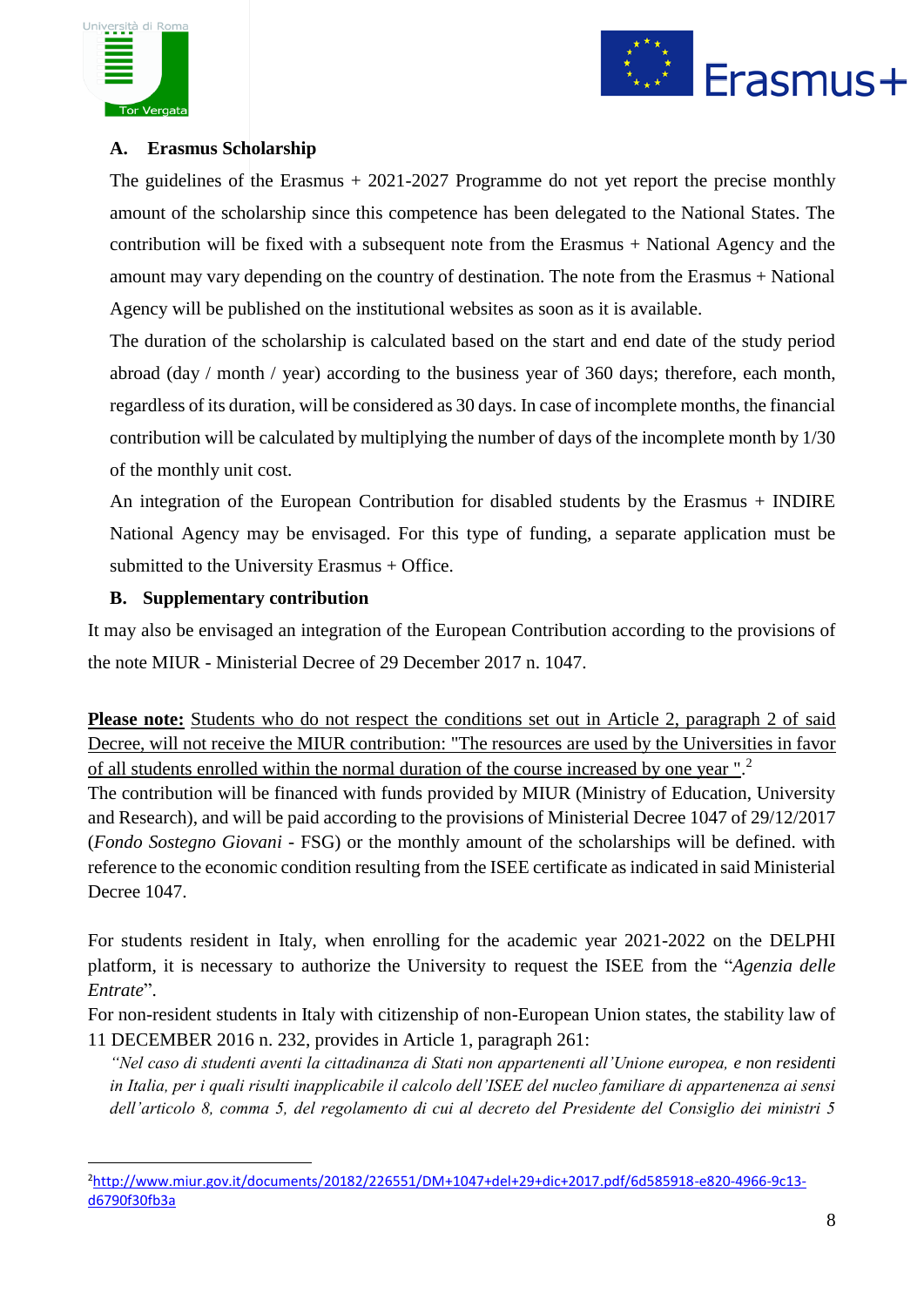



*dicembre 2013, n.159 l'importo del contributo onnicomprensivo annuale è stabilito dalle singole università statali, anche in deroga ai criteri individuati nei commi da n.255 a 258 del presente articolo".*

Foreign citizens who are not resident in Italy cannot use the self-certification institution in any way. In relation to the provisions of the aforementioned regulations and in accordance with the provisions of Ministerial Decree no. 1047, students who are not resident in Italy and who are non-EU citizens can submit a request for integration to the funding for Erasmus mobility at Disco Lazio Office which annually announces ad hoc funds.

Foreign students from one of the European Union countries not resident in Italy, for the purpose of disbursement of the contribution, will be able to submit an ISEE Parificato.

# **ISEE Parificato**

As can be seen from the resolution of the "*Consiglio di Amministrazione*" of 10/11/2020, having as its object the introduction of a control and verification system of ISEE equalized (data collection form for university equalized indicator) - all non-EU students for whom it is inapplicable the calculation of the ISEE pursuant to art. 8, paragraph 5, of Prime Ministerial Decree 159/2013 may request the compilation of the data collection form for the university equalized indicator at the CAF (The CAF identified by the University or other if this is not indicated) to which all the documentation containing the information necessary for the determination of the income statement or the original certification issued by the authorities of their country of origin \* and translated into Italian, validated by the Italian diplomatic authority competent for the territory in the same country of origin of the student (art.33 of Presidential Decree no. 445 of 28/12/2000).

**\*The documentation must be produced, translated and legalized even for situations in which no movable or immovable property is owned.**

Students with a DISCOLAZIO scholarship are also required to submit the data collection form and will be subject to checks on what they have been declared. The MIUR contribution is not compatible with any DISCOLAZIO funding provided to support Erasmus mobility.

The certificate of ISEE PARIFICATO must appear on the DELPHI university platform at the same time as the regularization of the enrolment, as required by this Call of participation.

The University will not pay the Supplementary Contribution to the students who, for whatever reason, have not uploaded the ISEE to the DELPHI platform.

## FISCAL TREATMENT OF THE EU PROGRAMME GRANT

The EU Programme grant does not constitute income (ref. 247/E of 1999, Art 6, paragraph 13 of Law N° 488 of 1999) unless the total annual amount is higher  $\epsilon$  7.746,85. If the amount is higher than the limit indicated by the Law, it will entirely constitute income for the person who receives it.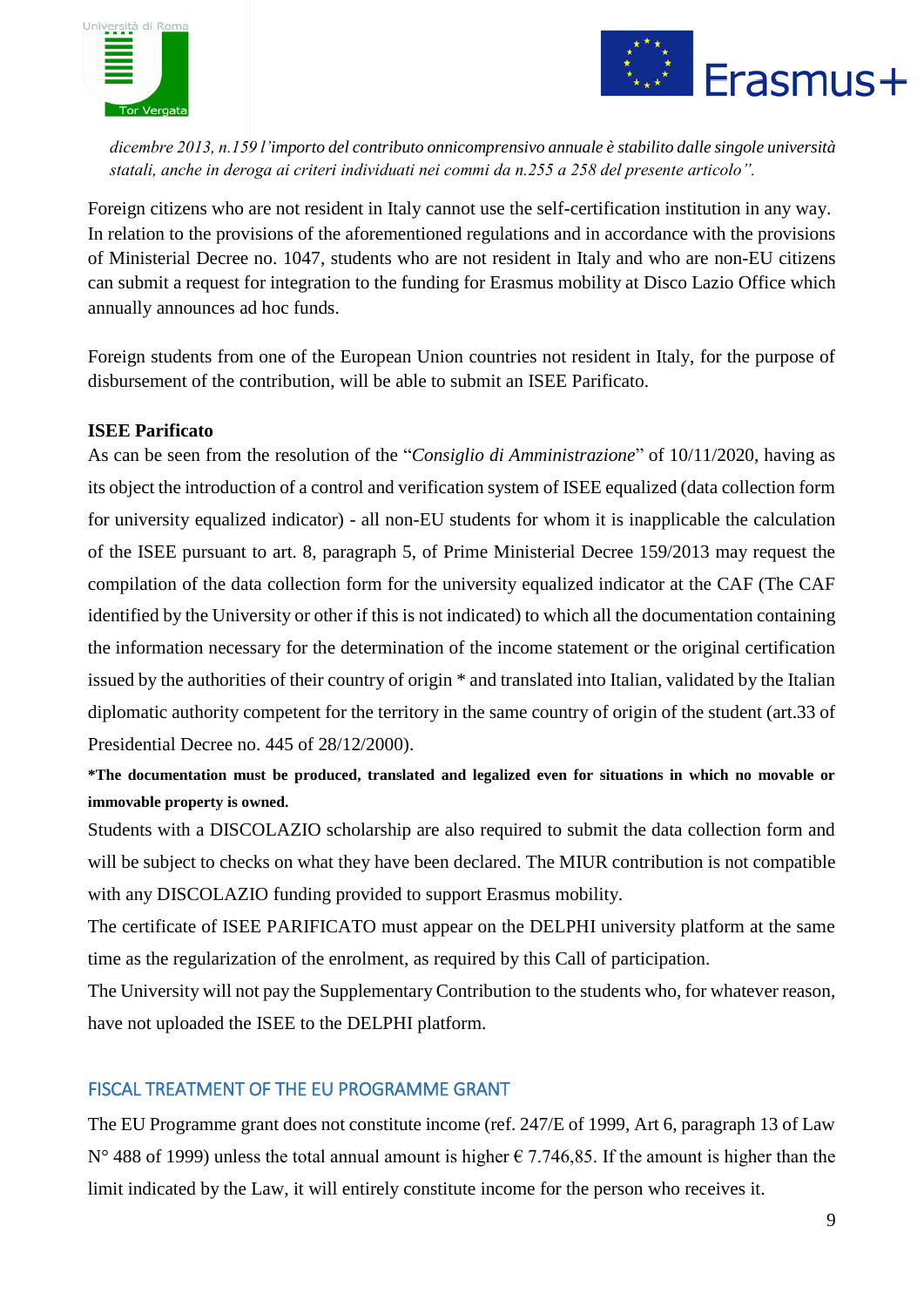



## PAYMENT

In according to the Decree's Law December 6, 2011, n. 201- "Urgent measures for growth, equity and consolidation of public finances". (11G0247), GU No. 284 of 1206.2011 - Suppl. 251 in force since: 12/06/2011 Article 12, for amounts higher than  $\epsilon$ 1.000,00 it is mandatory to make the money transfer on an Italian banking institution' account.

At the time of the application, the student must provide the IBAN<sup>3</sup> of his/her bank account.

**Please note:** The account holder must request it when the account is open. The bank account must be opened in the name of the beneficiary/grantee (or co-signer). There will be no payments by cheque and/or bank transfer made to a third party.

# Art. 5 – RENUNCIATION OF THE GRANT

Accepting the mobility is a serious obligation for the candidate.

Selected students who accept the grant, sign the Mobility Agreement and then decide to renounce to the study period abroad must complete and upload the Waiver Form, accompanied by adequate certification, on the MOBINT platform. If the certification is not submitted or reasons are not deemed pertinent, renouncing students have to return the amount already received and will no longer be eligible to apply for Grants within the framework of the Programme.

Students who interrupt the mobility period are entitled to the payment for the number of months spent abroad if it is at least two months (60 days). Students who do not stay abroad for the minimum period required have to return the whole amount received.

# Art. 6 – PRIVACY

The personal data transmitted by the candidates through the application to participate in the Programme will be processed, in compliance with the principles of Regulation (EU) 679/2016, for the purposes of managing the Programme, for the selection procedures and for any assignment procedure. and disbursement of the contribution.

**.** 

<sup>&</sup>lt;sup>3</sup> The IBAN is the bank code that identifies the bank account and the bank.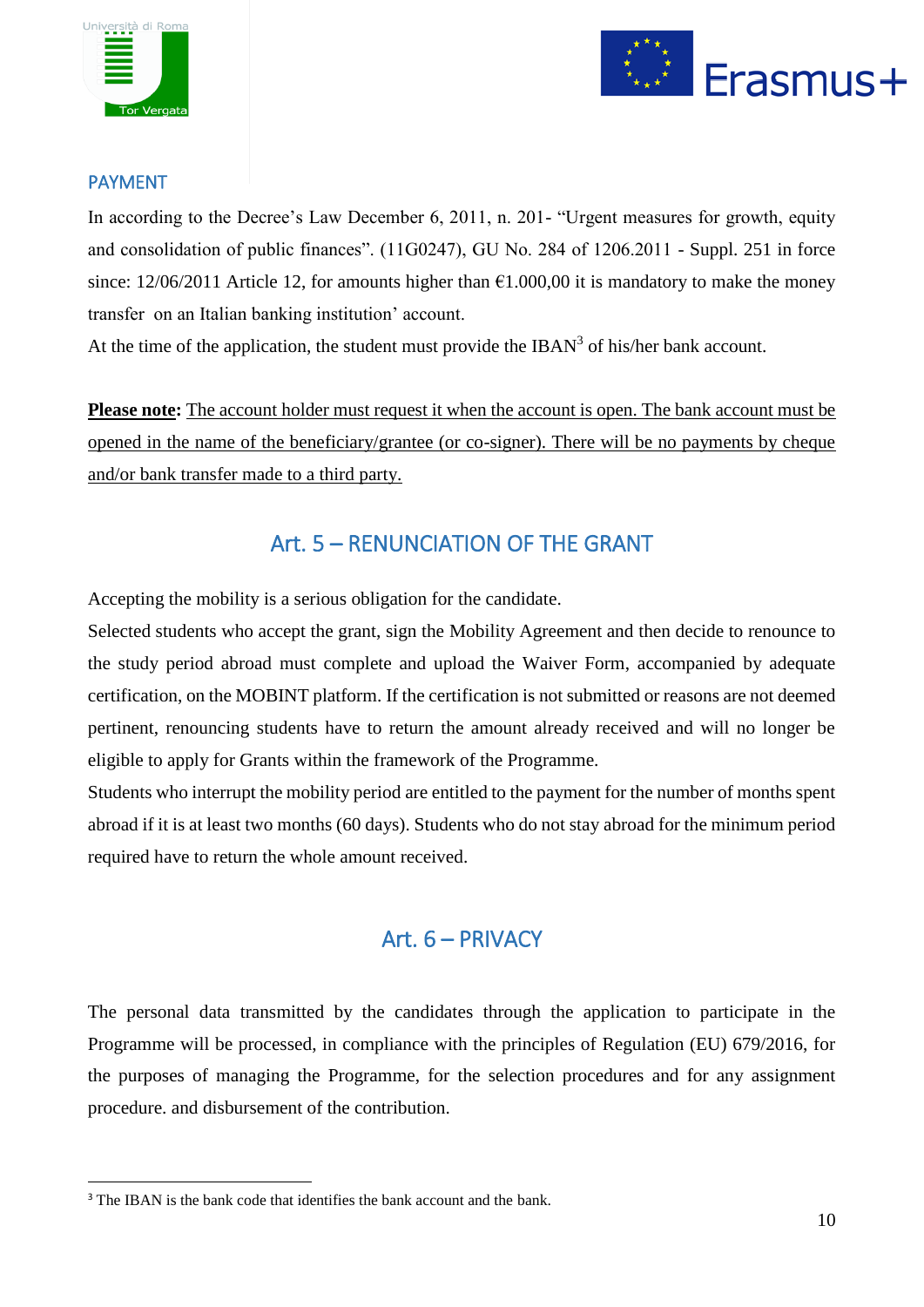



It is also specified that all communications relating to the Programme will be made by the competent offices via e-mail messages.

# ART. 7 – PERSON IN CHARGE OF THE PROCEDURE

Under the law dated August 7, 1990, n. 241, the person in charge of the procedure of exclusive competence of the University of Rome, Tor Vergata central administration is Mr. Gianfranco Tarquini, Erasmus+ Institutional Coordinator.

We inform you that, based on Art. 71 of Presidential Decree 445 of 28/12/2000, the Administration will proceed to carry out appropriate checks, even on a sample basis, and in all cases in which justified doubts arise about the veracity of the self-certifications.

For further information, after carefully reading this Call, the student can contact the following offices directly:

# • **For information concerning the signing of the Agreement and the mobility grant:**

# **Erasmus+ Central Office** Mirabela SALAVASTRU Tel. +39 06 7259 2555 E-mail: [erasmus.ateneo@uniroma2.it](mailto:erasmus.ateneo@uniroma2.it)

• **For information on: online application form, Learning Agreement, exams, exam recognition and information on partner universities, please contact the following Erasmus Offices of the Faculties / Macro areas:**

**School of Economics:** Susanna PETRINI Tel. +39 06 7259 5507 E-mail: [petrini@economia.uniroma2.it](mailto:petrini@economia.uniroma2.it) Simona DE ANGELIS Tel. +39 06 7259 5752 E-mail: simona.de.angelis@uniroma2.it